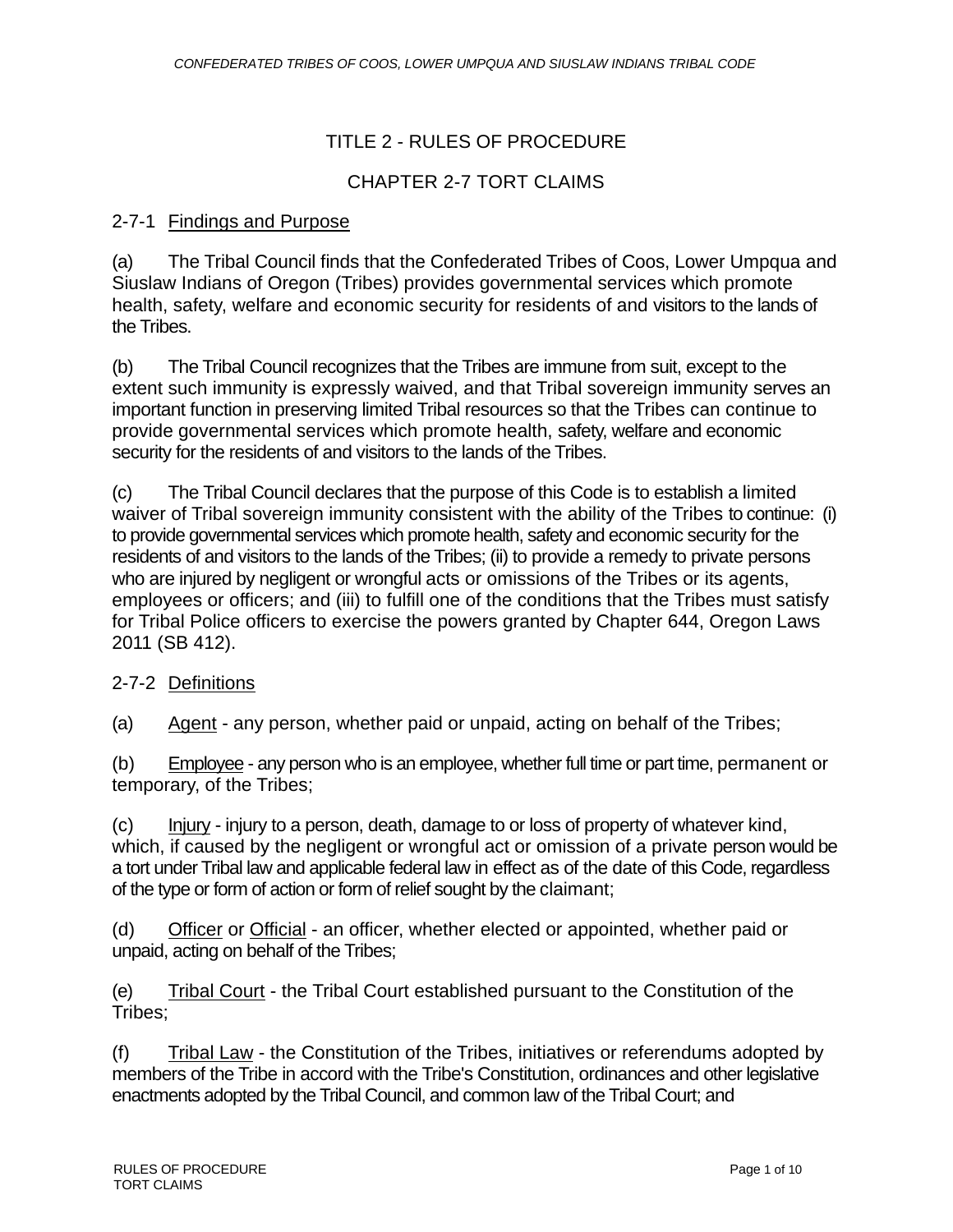(g) Tribes - the Confederated Tribes of Coos, Lower Umpqua and Siuslaw Indians, including but not limited to any branch, office, department, agency, commission, utility, authority, instrumentality, enterprise, corporation (whether chartered under Tribal or federal law, but excluding for purposes of this Code corporations chartered under the law of any State), or other entity of the Tribes.

# 2-7-3 Limited Waiver of Tribal Sovereign Immunity

(a) An action for monetary damages may be brought in Tribal Court under this Code against the Tribes by any person for any injury to that person caused: (i) by an act or omission by the Tribes or (ii) by an act or omission by any agent, employee or officer acting on behalf of the Tribes and within the scope of authority of that agent, employee or officer provided that this waiver of sovereign immunity shall be limited as follows: No monetary damages shall be awarded under this section in excess of the limits of insurance maintained by the Tribes to compensate for injury claimed hereunder as set out in CLUSITC 2-7-5.

(b) An action may be brought in Tribal Court under this Code against the Tribes or an agent, employee or officer of the Tribes for declaratory, mandamus, injunctive or other extraordinary relief to compel the Tribes or any agent, employee or officer of the Tribes to perform prospectively, any responsibility of the Tribes or any agent, employee or officer of the Tribes to avoid an tortious injury. No judgment, order or award of declaratory, mandamus, injunctive or other extraordinary relief shall be entered under this Code against the Tribes or any officer of the Tribes without actual notice to the Tribes through the Chief Executive Officer and to any agent, employee or officer of the Tribes against whom any such relief applies. The Tribal Court shall give due weight to the sovereign, governmental and public interests of the Tribes in determining whether to grant and in fashioning any declaratory, mandamus, injunctive or other prospective relief against the Tribes or any agent, employee or officer of the Tribes.

## 2-7-4 Procedure for Giving Notice of Claims and Filing Actions

(a) No action may be brought in Tribal Court for monetary damages under this Code and no claim shall be valid for monetary damages under this Code unless the person who claims to have suffered an injury shall send a written notice of the claim for monetary damages as provided in Section 2-7-4(b) below by certified mail return receipt requested to the Chief Executive Officer. In the case of any claim wherein it is alleged an injury was caused by the act or omission of any Tribal commission, authority, corporation or enterprise or any agent, employee or officer of such Tribal commission, authority, corporation or enterprise, the written notice required by this section also shall be given to the chief executive officer of such Tribal commission, authority, corporation or enterprise.

(b) The written notice required by CLUSITC 2-7-4(a) shall include the following:

(1) The name and current address and telephone number of the claimant and the name and current address and telephone number of the claimant's attorney, if any; and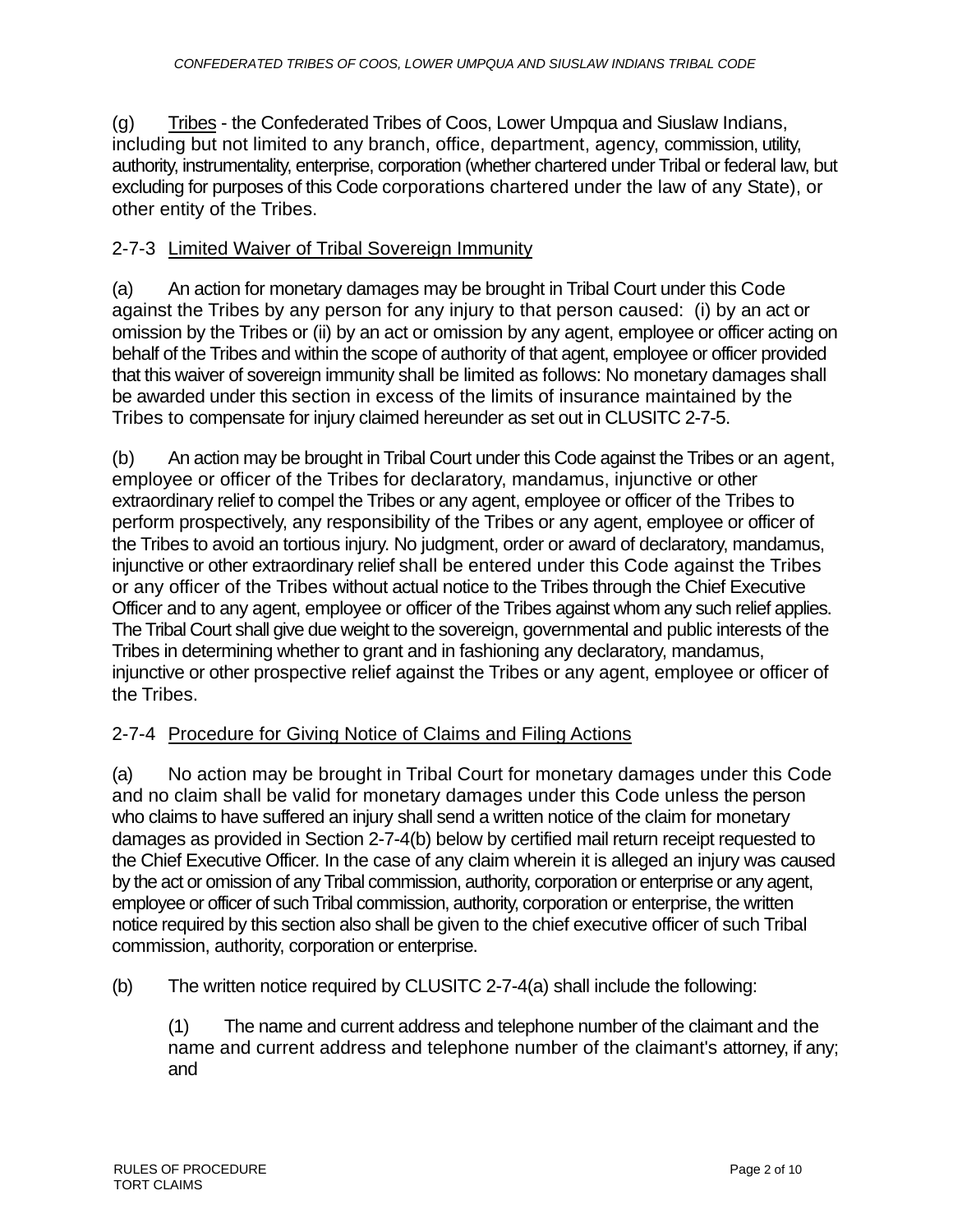(2) A concise statement describing the conduct, circumstances or other facts which brought about the injury; describing the injury; stating the time and place of injury; stating the name of any Tribal employee involved, if known, and the name, address and telephone number, if known, of any other person involved or who has knowledge of the conduct, circumstances, facts or injury; and stating that amount of damages claimed.

(c) To be valid under this Code, the written notice of claim for monetary damages required by CLUSITC 2-7-4(a) shall have been given no later than one-hundred eighty (180) days after the act or omission occurred giving rise to the injury. The written notice of claim for monetary damages shall be deemed given and effective as of the date of the last postmark of any written notice required by CLUSITC 2-7-4(a) above.

(d) No action for monetary damages may be brought under this Code until the expiration of sixty (60) days after the last notice required by CLUSITC 2-7-4(a) is given. Any action for monetary damages under this Code must be filed with the Tribal Court within two-hundred-seventy (270) days of the act or omission occurred which gave rise to the injury. No action against the Tribes under the Code shall be accepted for filing by the Tribal Court unless the claimant files proof of compliance with CLUSITC 2-7-4(a)-(c) above. No action for monetary damages shall be instituted under this Code for a sum in excess of the amount set forth in the written notice of claim required by CLUSITC 2-7-4(a), except where the increased amount is based upon newly discovered evidence not reasonably discoverable at the time notice required by CLUSITC 2-7-4(a) is deemed given in accordance with CLUSITC 2-7-4(c) or upon allegation and proof of intervening facts relating to the amount of the claim.

(e) Any person filing an action for money damages against the Tribes under this Code shall cause a copy of the complaint and summons to be served upon the Chief Executive Officer, and, in the case of a claim involving an act or omission of any Tribal commission, authority, corporation or enterprise, or any agent employee or office of any Tribal commission, authority, corporation or enterprise, then also upon the chairman or chief executive officer of such Tribal commission, authority, corporation or enterprise. Service of the complaint and summons as required by this subsection shall be completed within the time for commencing an action in Tribal Court under this Code or the time for service of a complaint and summons under rules generally applicable to actions filed in Tribal Court, whichever is less.

(f) In any action against the Tribes under this Code, whether for monetary damages or prospective declaratory, mandamus, injunctive or other extraordinary relief, the Tribes shall have not less than sixty (60) days after receipt of the complaint and summons, and such other time as the Tribal Court may allow, to file an answer or other responsive pleading or motion. No default judgment may be entered against the Tribes under this Code.

(g) The time periods for filing a notice of claim for monetary damages and for commencing an action for monetary damages under this Code do not apply in a suit for prospective declaratory, mandamus, injunctive or other extraordinary relief against the Tribes or any agent, officer or employee of the Tribes.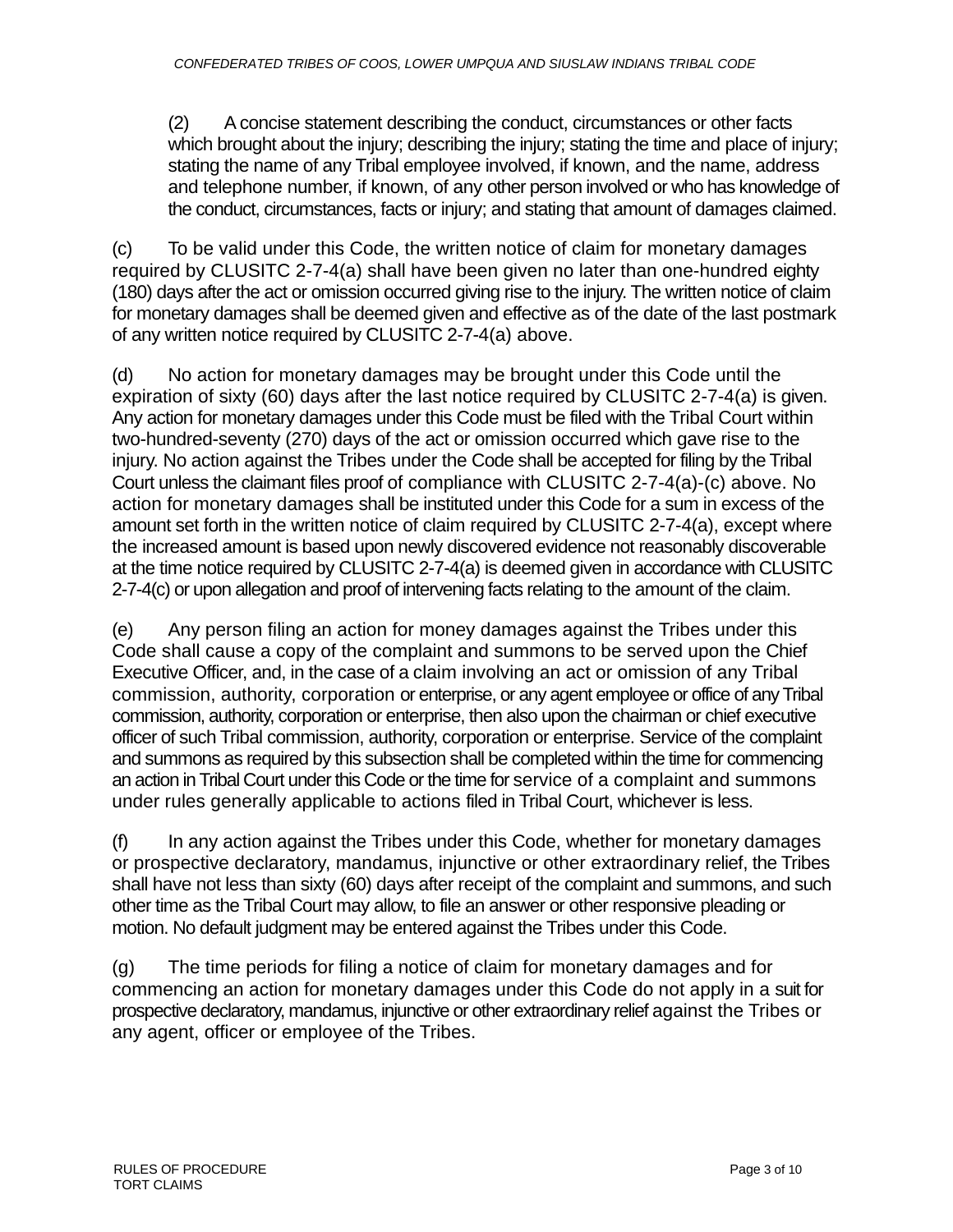(h) No action for monetary damages shall be instituted under this Chapter for a sum in excess of the amount set forth in the written notice of claim required by CLUSITC 2-7- 4(a), except where the increased amount is based upon newly discovered evidence not reasonably discoverable at the time notice required by CLUSITC 2-7-4(a) is deemed given or upon allegation and proof of intervening facts relating to the amount of the claim.

## 2-7-5 Limitations on Waiver of Sovereign Immunity

(a) No judgment, order or award pertaining to any claim for monetary damages permitted by the Code shall be for more than

(1) the limits of valid and collectible liability insurance policy or policies carried by the Tribe covering each such claim and in force at the time of such judgment order or award, including deductible amounts, to the extent appropriated or budgeted by the Tribal Council or any Tribal commission, utility, authority, corporation or enterprise; and

(2) the limits of any coverage provided for each such claim under established claim reserves:

(A) appropriated or budgeted by the Tribal Council or any Tribal commission, utility, authority, corporation or enterprise; or

(B) otherwise established pursuant to any self-insured liability and/or other Tribal government claims program, approved and adopted pursuant to Tribal law. In the case of any claim wherein it is alleged an injury was caused by the act or omission of any Tribal commission, utility, authority or corporation or any agent employee or officer of such Tribal commission, utility, authority or corporation, but not otherwise the act or omission of the Tribes or defined in this Code, any judgment, order or award otherwise allowed by this Code may be entered only against such Tribal commission, utility, authority or corporation.

(b) Any such judgment order or award of monetary damages may only be satisfied pursuant to the express terms of the policy or policies of liability insurance or established selfinsurance or Tribal government claims program which is or are in effect at the time of such judgment, order or award.

(c) Notwithstanding any other provision of this Code, there shall be no waiver of sovereign immunity as to any claim of injury which is defended by the United States because such claim is deemed a claim against the United States under the Indian Self-Determination and Education Assistance Act, the Federal Tort Claims Act, or any other federal law. Upon certification that defense of any claim of injury has been tendered to the United States, any action or proceeding on such claim shall be stayed by order of the Tribal Court without bond. The action or proceeding in Tribal Court shall be dismissed, after notice to the parties and opportunity for a hearing, upon receipt of notice satisfactory to the Tribal Court that the United States has assumed defense of the claim of injury. The stay shall be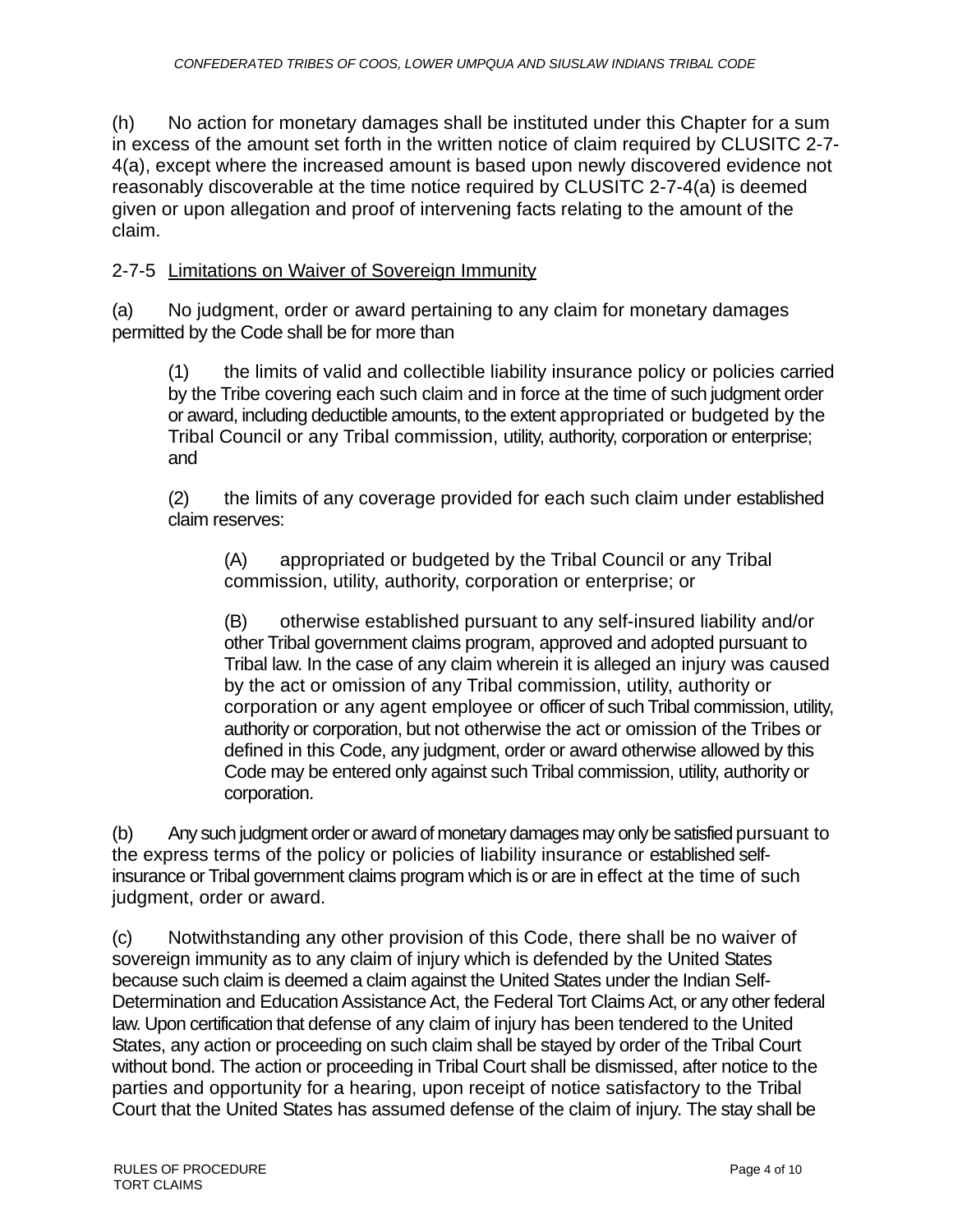dissolved and an order directing further proceedings in the action or proceeding on the claim of injury shall be entered by the Tribal Court, after notice and hearing thereon, upon receipt of notice satisfactory to the Tribal Court that the United States has declined to assume defense of the claim of injury.

(d) Notwithstanding any other provision of this Code, there shall be no exception to or waiver of sovereign immunity for any claim of monetary damages for any injury alleged to have resulted from any:

(1) Exercise or performance or the failure to exercise or perform a discretionary function or duty or the implementation or failure to implement decisions by the Tribes or any agent employee or officer of the Tribes whether or not the discretion be abused in any such matter;

(2) Action taken or decision made in good faith and without gross negligence in carrying out the law;

(3) Any intentional tort, including but not limited to assault battery, false imprisonment, malicious prosecution, abuse of process, libel, slander, defamation, misrepresentation, deceit, interference with contract rights, or interference with prospective economic advantage, except that this provision does not immunize the Tribes for any acts or omissions of investigative or law enforcement officers giving rise to claims for assault battery, false arrest, false imprisonment or malicious prosecution, provided that for purposes of this subsection "investigative or law enforcement officer" means any agent, employee or officer of the Tribes who is empowered to execute searches, to seize evidence, or to make arrests under Tribal law;

(4) Legislative or judicial action or inaction, or administrative action or inaction of a legislative or judicial nature, such as but not limited to adopting or failing to adopt a law;

(5) Issuance, denial, suspension or revocation of, or the failure or refusal to issue, deny, suspend or revoke, any permit, license, certificate, approval or other authorization;

(6) Termination or reduction of benefits under a Tribal assistance program if the Tribes or any agent, employee or officer of the Tribes is authorized by law, rule or regulation to determine whether or not such authorization or benefits should be issued, denied, suspended, or revoked;

(7) Probation, parole, furlough or release from confinement of a prisoner or other detainee or from the terms and conditions or the revocation thereof except upon a showing of gross negligence;

(8) Any injury or damage caused by an escaping or escaped person or prisoner, a person resisting arrest or by a prisoner to himself or herself, except upon a showing of gross negligence;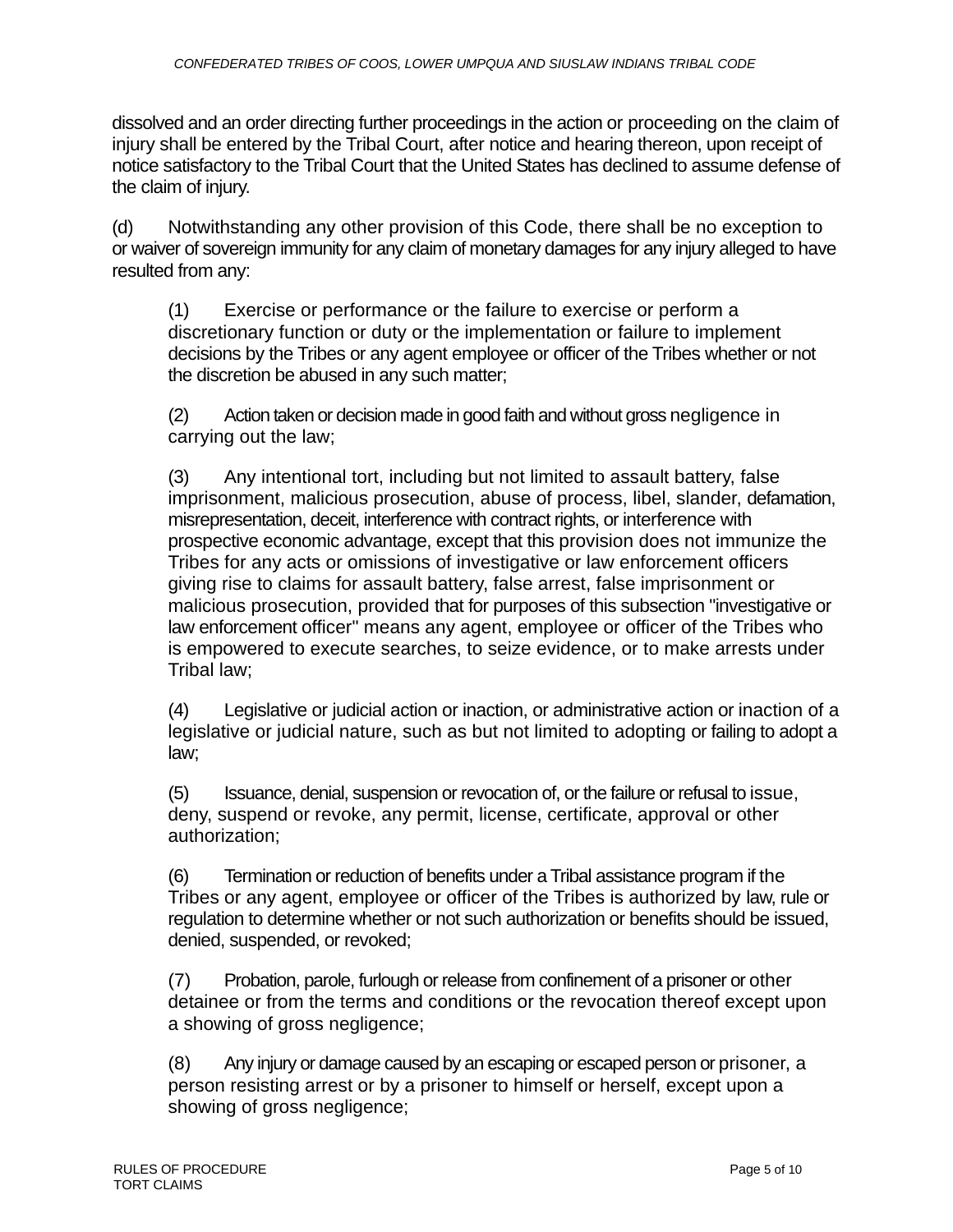(9) Any decision made by the Tribes or any agent, employee or officer of the Tribes in the implementation of the Indian Child Welfare Act or other laws respecting the placement or supervision of minors or incompetent persons;

(10) Any claim based upon an act or omission of any agent, employee or officer of the Tribes exercising due care, in the execution of any statute, rule or regulation, whether or not such statute, rule or regulation be valid;

(11) Any claim based on the assessment or collection of any tax or the detention of any goods or merchandise by any law enforcement officer; and

(12) The enumeration of the above immunities shall not be construed to waive any other immunities nor to assume any liabilities except as explicitly provided by the Code.

(e) The procedures and standards for giving notice of claims and commencing actions in Tribal Court provided in CLUSITC 2-7-4 of this Code are integral parts of the limited waiver of sovereign immunity provided by this Code and shall be strictly and narrowly construed. A tort claim for monetary damages against the Tribes shall be forever barred unless written notice of the claim is presented to the Tribes and an action for monetary damages relating to any such claim is commenced in Tribal Court in compliance with CLUSITC 2-7-4 of this Code.

(f) Notwithstanding any other provision of this Code, there shall be no waiver of sovereign immunity under this Code for claims relating to workers' compensation, unemployment compensation, or claims or actions relating to employment decisions.

# 2-7-6 File a Written Request for Counsel with the Trial of Actions

All actions commenced under this Code shall be tried by Judges of the Tribal Court without a jury.

# 2-7-7 Extinguishment and Preservation of Certain Claims, Actions and Defenses

(a) Any liability for monetary damages assumed by the Tribes for the acts or omissions of any agent, employee or officer of the Tribes under this Code shall be the exclusive remedy available to any person who suffers an injury caused by an agent, employee or officer of the Tribes. Any claim for monetary damages assumed by the Tribes which otherwise would lie against an agent, employee or officer of the Tribes, except for under this Code is forever extinguished in favor of the remedy established and limited by this Code, whether or not the person in whose favor such remedy is created exercises the right to timely present written notice of any claim and commence an action for an injury in Tribal Court under this Code.

(b) This Code expressly preserves defenses of qualified or absolute immunity to actions for monetary damages against agents, employees or officers of the Tribes in their individual capacities. By way of illustration rather than limitation, the defenses preserved by this Code include absolute legislative and judicial immunities, qualified and absolute executive immunities, and their derivatives, which were recognized in the common law and elaborated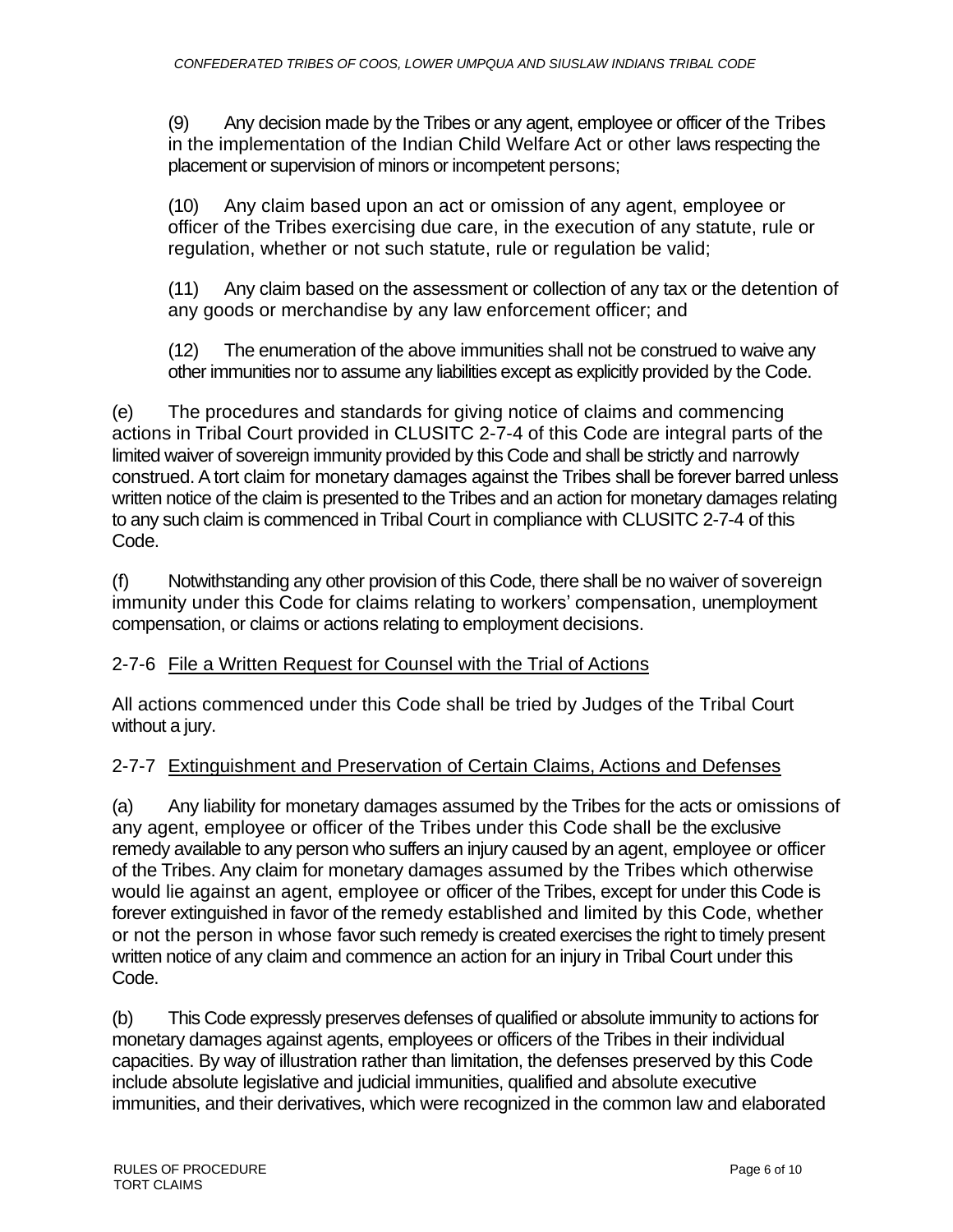by federal courts in cases alleging violations of federal law. Except for the foregoing, this Code does not extinguish individual liability for monetary damages of or immunize any agent, employee or officer of the Tribes for an injury if it is established that liability for the act or omission of such agent, employee or officer is not assumed by the Tribes under this Code and that such act or omission was outside the scope of authority of the agent, employee or officer. Notwithstanding the foregoing, any action for individual liability of any agent, employee or officer of the Tribes which is founded on an act or omission in excess of the authority of such agent, employee or officer shall be heard only in Tribal Court.

(c) A person who suffers an injury as a result of an act or omission of the Tribes or an agent, employee or officer acting on behalf of the Tribes may not use procedures other than those established in this Code to seek monetary damages, even if another remedy may be provided by another provision of Tribal law of general application. Notwithstanding the foregoing, this Code shall not bar any person from pursuing remedies in accordance with otherwise applicable law for claims relating to:

- (1) Workers' compensation;
- (2) unemployment compensation; or
- (3) employment decisions.

(d) Volunteers duly authorized by the Tribes or an agent, employee or officer of the Tribes shall have the same immunities under this Code as agents, employees and officers of the Tribes.

#### 2-7-8 Limitation on Awards, Judgments or Orders of Monetary Damages

No award, judgment or order shall be made under this Code: (i) based on strict or absolute liability; (ii) for punitive or exemplary damages; (iii) for prejudgment interest; or (iv ) attorneys' fees. No award, judgment or order shall be made under this Code for pain and suffering or mental anguish and suffering or like claims in an amount greater than one hundred thousand dollars (\$100,000) for each injury.

#### 2-7-9 Severability

If any part of this Code is declared to be invalid by the Tribal Court, all parts of this Code shall be invalid unless, within ninety (90) days of the judgment of the Tribal Court so declaring, the Tribal Council shall approve a resolution ratifying adoption of this Code without the part declared invalid. If application of this Code to any person is declared to be invalid by the Tribal Court, such invalidity shall not affect application of this Code to any other person, which may be given without such invalid application. To these ends, and consistent with this Section, the provisions of this Code are declared to be severable.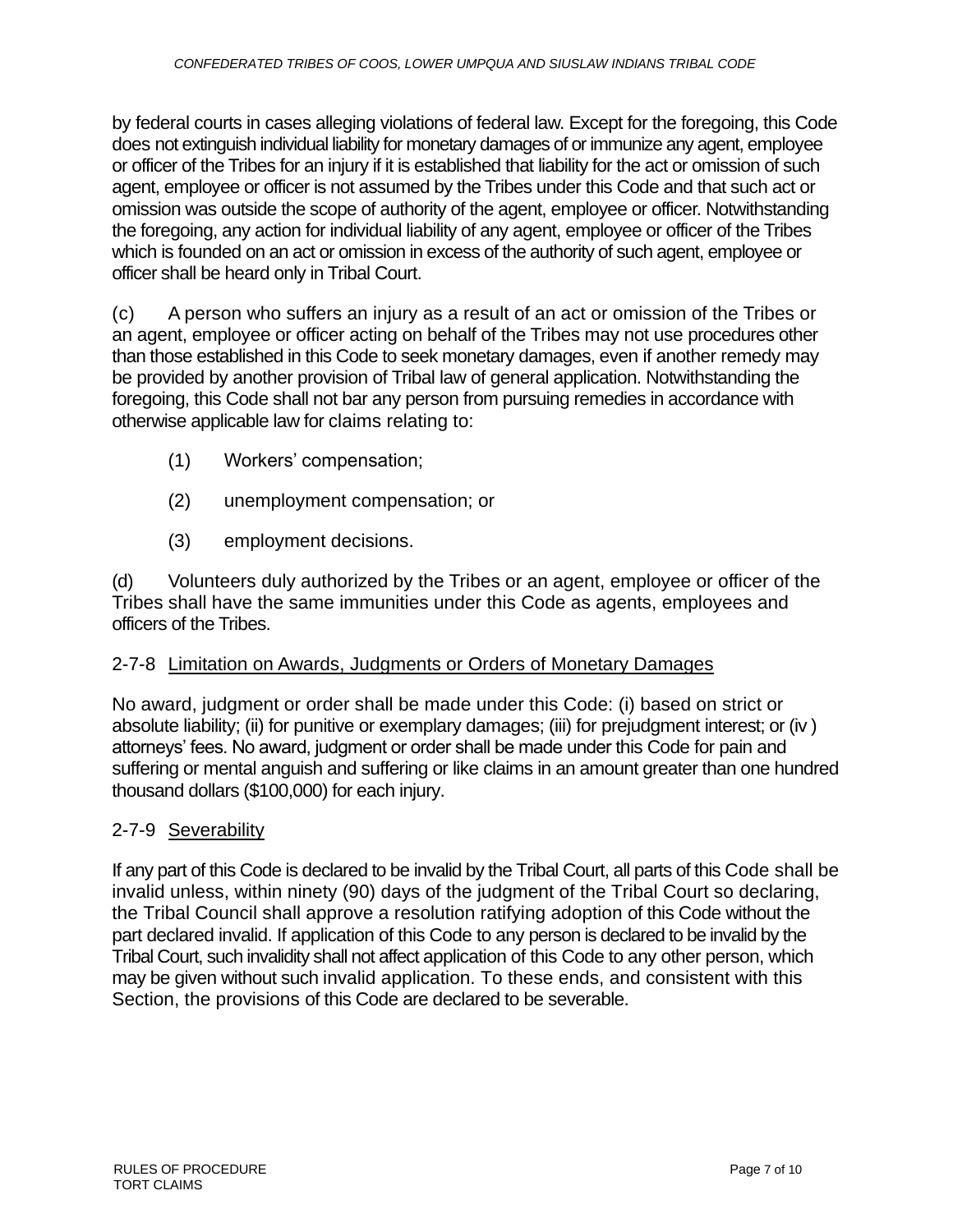## 2-7-10Tort Claims Arising From Conduct of Tribal Officers Exercising Authority Under Chapter 644, Oregon Laws 2011 (SB 412)

(a) For purposes of CLUSITC 2-7-10, "tort" means the breach of a legal duty that is imposed by law, other than a duty arising from contract or quasi-contract, the breach of which results in injury to a specific person or persons for which tribal, state, or federal law provides a civil right of action for damages.

(b) Notwithstanding any other provision of this Code excepting for CLUSITC 2-7-11, this section applies to tort claims asserted in the tribal court arising from the conduct of an "authorized tribal police officer" as that phrase is defined in Section 1(1) of Chapter 644, Oregon Laws 2011.

(c) The Tribes waive sovereign immunity as to tort claims asserted in the tribal court arising from the conduct of an authorized tribal police officer to the same extent as the State of Oregon has waived its immunity from similar tort claims, except that the waiver does not extend to any claim that could be brought in federal court under the Federal Tort Claims Act.

(d) A tort claim subject to this section shall proceed in Tribal Court in every respect as though the claim arose from the conduct of a police officer other than a tribal police officer and was governed by ORS 30.260 to 30.300. Without limiting the foregoing principle, the waiver provided in this section:

(1) Requires the tribal government to defend and indemnify its authorized police officers to the same extent as the State of Oregon or by a police officer employed by a political subdivision of the State of Oregon are required by Oregon law to defend and indemnify their police officers;

(2) Applies to the conduct of authorized tribal police officers occurring while the provisions of tribal law satisfying the requirements of Chapter 644, Oregon Laws 2011 are in effect; and

(3) Allows for recovery against the tribal government in an amount equal to or greater than the amounts listed in ORS 30.260 to 30.300 and applicable to a local public body.

(e) The Chief Executive Officer or the Administrator's designee shall purchase and maintain in force vehicle liability, vehicle property, and police professional liability insurance sufficient in amount and terms to satisfy Section 3(4) and (6) of Chapter 644, Oregon Laws 2011.

## 2-7-11Applicable Law

Tribal law and applicable federal law shall apply and shall govern all claims and actions brought under this Code.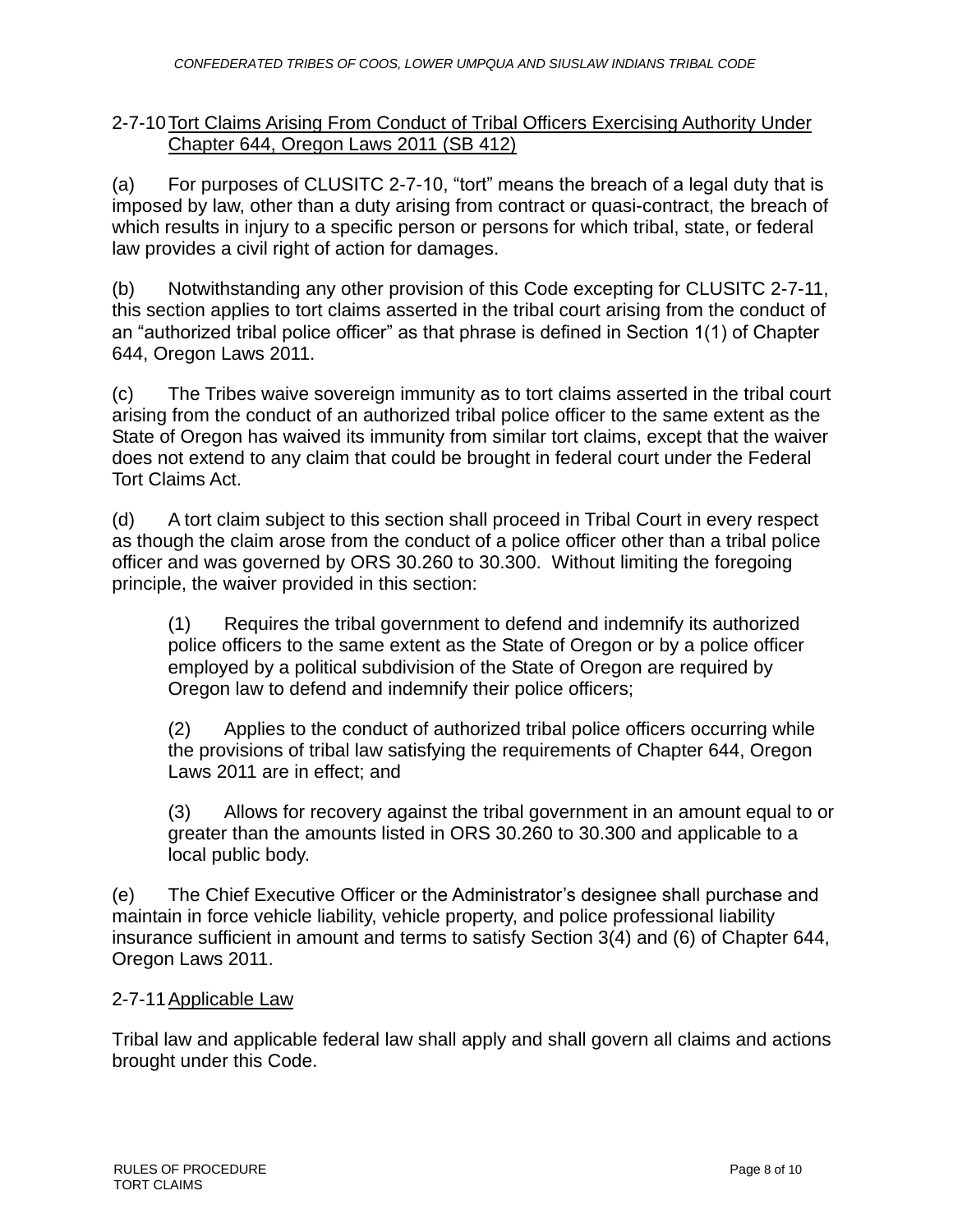# APPENDIX A

# LEGISLATIVE HISTORY AND EDITORIAL CHANGES